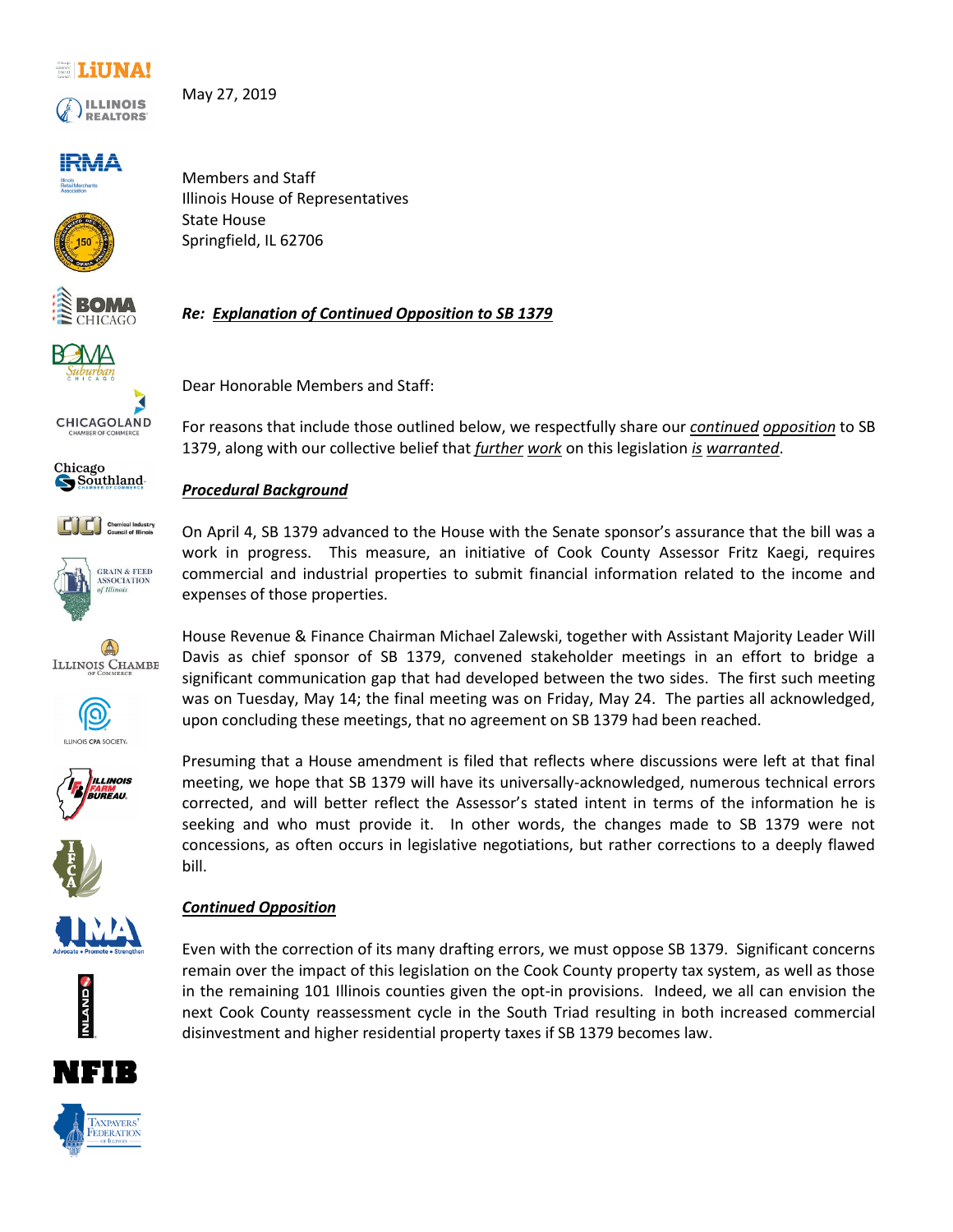With less than a month of serious consideration, SB 1379 contemplates a tremendous, rapid and uncertain shift in an \$18 billion segment of the Illinois economy. By its own admission, the Assessor's office is unsure as to the ultimate impact this legislation will have on assessments or final property tax bills. A recent report by the International Association of Assessing Officers ("IAAO") calls into question whether SB 1379 will even lead to more accurate assessments.

While the IAAO report does suggest that Cook County assessments are in need of improvement, it also notes that the Cook County Assessor's office is seriously understaffed and utilizes aging technology that is inadequate to handle the data that is currently available. This only raises questions as to what the Assessor's office will do with all the new information for more than 50,000 properties that it seeks through SB 1379. The information sought, and much more, is available through the appeals process. If the Assessor's office lacks the staff and technology to process information currently available to them, why require property owners to submit yet additional data? Even if assessments somehow become more accurate, no one should read this to mean property tax relief. In fact, given the classification system in Cook County, further investment is very likely to become much more expensive.

One of the truly disappointing aspects of the recent 10-day period of intermittent stakeholder discussions was the unwillingness of the Assessor's office to entertain discussion of acknowledged problems with the current assessment process outside the narrow focus of SB 1379. Time and again, as elements requiring reform or transparency were raised, stakeholders were admonished to stick to the narrow focus of the bill as introduced. This represents, we believe, a lost opportunity to produce a truly meaningful reform measure.

Finally, given the format and limited time for discussions, only a narrow range of stakeholders was afforded input on this topic of widespread impact. Several groups that were not initially invited to these stakeholder meetings were able to secure complete exemptions from the legislation – we have no quarrel with these exemptions, but do note that they underscore the worrisome nature of the bill – and we all wish a larger community of impacted groups had been given input.

#### *Further Work Warranted*

We believe that a review of outcomes from the ongoing Cook County reassessment of the North Triad, together with additional discussion with a larger stakeholder group over a less compressed time, is warranted.

Respectfully yours,

Alison Howlett Walters LiUNA! Chicago Julie Sullivan\_\_\_\_\_\_\_\_ Illinois REALTORS

Rob Karr\_\_\_\_\_\_\_\_\_\_\_\_\_\_ Illinois Retail Merchants Association

John Hanley\_\_\_\_\_\_\_\_\_\_ Local 150 IUOE

Michael Cornicelli\_\_\_\_ BOMA/Chicago

Michael Mulcrone\_\_\_\_ BOMA/Suburban Chicago